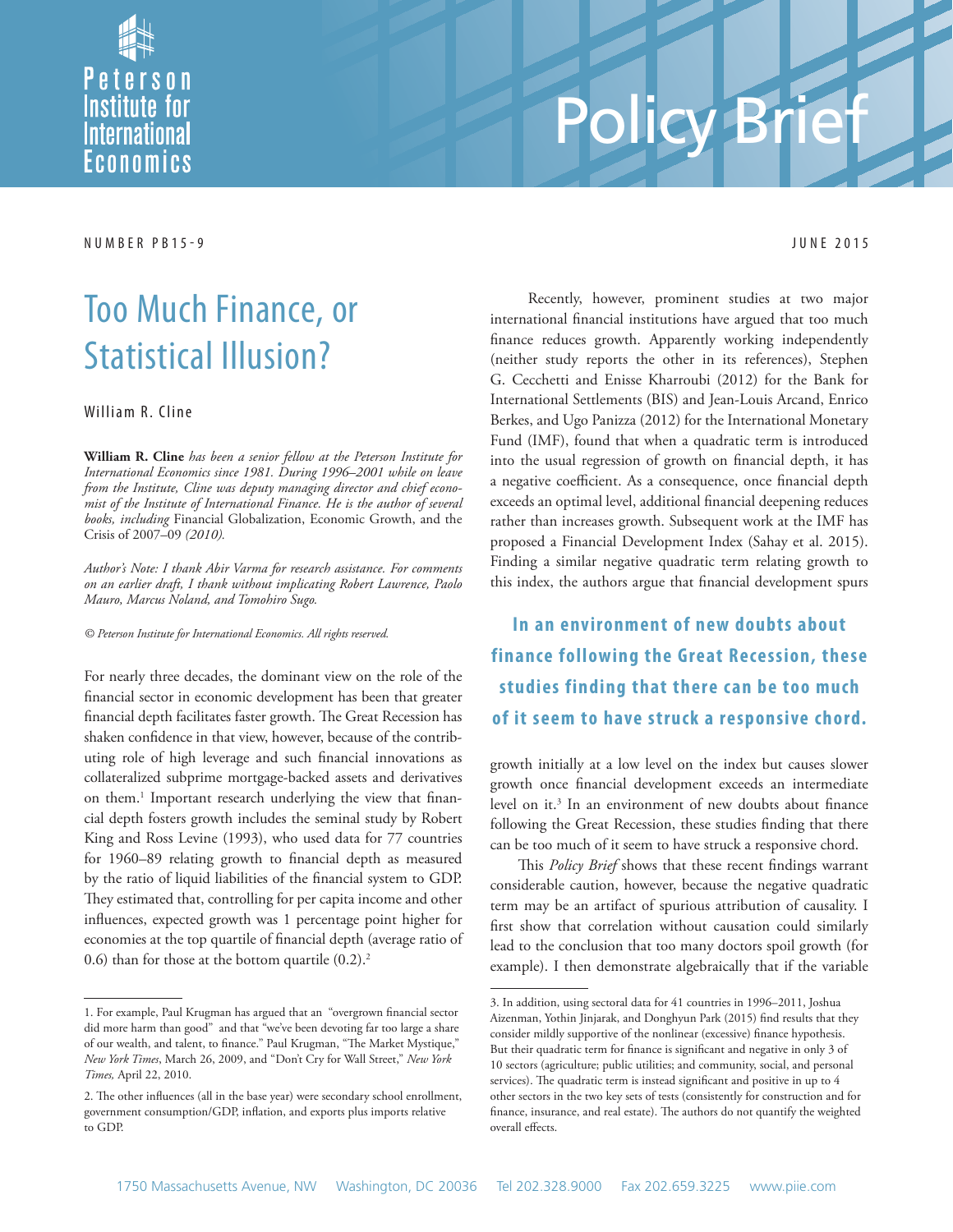of interest, be it financial depth, doctors, or any other good or service that rises along with per capita income, is incorporated in a quadratic form into a regression of growth on per capita income, there will be a necessary but spurious finding that above a certain point more of the good or service in question causes growth to decline.

#### TOO MANY DOCTORS? TOO MUCH R&D? TOO MANY TELEPHONES?

To illustrate the likelihood of a spurious coefficient on the quadratic term, consider three indicators that one would expect to accompany, but probably not cause, growth. Using the same countries, periods, and growth data as Cecchetti and Kharroubi (2012), regression equation (1) finds that growth per capita is negatively related to the logarithm of purchasing-power-parity (ppp) per capita income, the standard "convergence" finding. It is also positively related to a linear term on physicians per 1,000 population but negatively related to the square of this "doctors" variable. Thus:

$$
1)g = 7.3 - 0.640 \ln y_0^* + 0.960 D - 0.227D^2; \text{adj } R^2 = 0.05, n = 290
$$
  
(4.3) (-2.8) (+1.7) (-2.0)

In this equation, g is average real growth per capita over each of six five-year periods from 1980 to 2009,  $y_a^*$  is ppp per capita income (2005 dollars) at the beginning of each period, and  $D$  is the average number of physicians per 1,000 population in each period (see appendix B for data description and sources). The convergence term on the first variable is negative and significant as expected. T-statistics are shown in parentheses. The linear term on physician density is positive and significant at the 10 percent level; the quadratic term is negative and significant at the 5 percent level.

The turning point at which additional doctors per capita begin to have a negative influence on growth is at 2.12 physicians per 1,000 population. This density of doctors tends to be reached at per capita income of about \$12,000.<sup>4</sup> In the final period observed (2005-09), Italy, Norway, and Switzerland had the highest density of doctors, at 3.9 physicians per 1,000 population. If one takes equation  $(1)$  literally, the consequence is that per capita growth in these economies is  $-0.81$  percentage point lower than it would have been if instead they had adhered to the optimal density of 2.1 per 1,000 population.<sup>5</sup>

The corresponding exercise for telephones is shown in equation (2). This time, besides the logarithm of per capita income, the equation includes a quadratic form of fixed-line telephone subscriptions per  $100$  population (variable  $T$ ). The coefficients are all highly significant, and as expected the quadratic term on telephones is negative. Too many fixed-line telephones reduce growth.

$$
2)g = 19.799 - 2.279 \ln y_0^* + 0.208 T - 0.00196 T^2; \text{adj } R^2 = 0.15, n = 290
$$
  
(7.8) (-6.9) (5.4) (-4.2)

This time the turning point beyond which additional telephone lines begin to reduce the growth rate is at 53 telephone lines per 100 population.<sup>6</sup> On average that telephone density is associated with a per capita income of \$41,500.<sup>7</sup> Switzerland is slightly below this income level but substantially above optimal telephone lines (at 66), whereas the United States is at a slightly higher per capita income and lower but still above-optimal fixed telephone line density (55). By implication, the risk to growth from too many phone lines is still more remote for most countries than the risk from too many doctors.

Finally, the same test using R&D technicians (100s per million population) yields the results shown in equation (3).

$$
3)g = 20.07 - 2.039 \ln y_0^* + 0.164 \, RND - 0.0020 \, RND^2; \, adj \, R^2 = 0.18, n = 132
$$
\n
$$
(5.7) \qquad (-4.9) \qquad (3.9) \qquad (-3.9)
$$

<sup>4.</sup> A simple regression of doctors per 1,000 population on the logarithm of ppp per capita income yields:  $D = -5.37 (-13.2) + 0.796 (18.3)$  ln y\*; adj.  $R^2 = 0.54$ . (*T*-statistics in parentheses.)

<sup>5.</sup> That is: taking the derivative of equation (1) with respect to D gives  $\frac{dg}{dD} = 0.9604 - 0.4538D$ . The final term shows that increasing physician density from 2.12 to 3.9 per 1,000 population changes the per capita growth rate by  $(-0.4538) \times (3.9 - 2.12) = -0.81$ .

<sup>6.</sup> Again using the derivative with respect to  $T$ , which turns negative above this level.

<sup>7.</sup> From a regression yielding:  $T = -134.37 (-25.1) + 17.616 (30.7) ln y^*$ .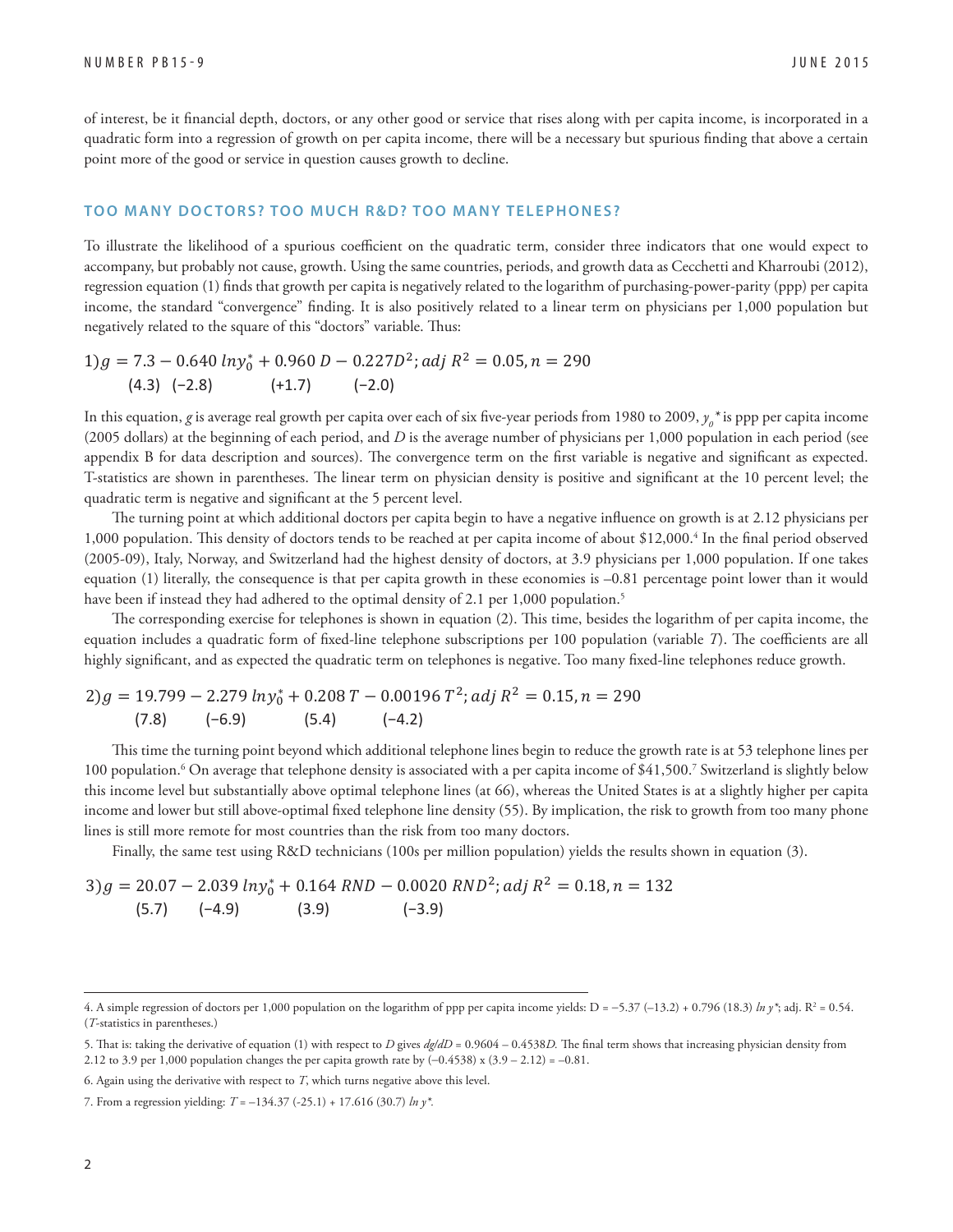Once again the coefficients are all significant and have the expected signs. The influence of additional R&D technicians on growth turns negative at 4.1 per 1,000 population.<sup>8</sup> This level tends to be associated with ppp per capita income of \$43,000.9 Finland and Japan substantially exceed the optimal level of R&D technicians (at 7.5 and 5.5 per 1,000 population, respectively), although the United States is slightly below it (at 3.8).

### **DEMONSTRATING THE BIAS TOWARD NEGATIVE QUADRATIC EFFECTS**

To recapitulate, unless one firmly believes that too many doctors, telephones, and/or R&D technicians reduce growth, one should be suspicious of cross-country regressions showing that too much finance does so. It is possible to go further and show formally that if there is a negative relationship between growth and per capita income (as one expects from convergence) but a positive relationship between another indicator variable and per capita income (for example, doctors per capita, or financial depth), then including a quadratic form of that other variable as an explanatory variable in a growth regression will almost certainly force a negative coefficient on the quadratic term of that variable. Appendix A sets forth a proof of this proposition.

This inherent quadratic coefficient bias can be seen more intuitively, however, in figure 1. The natural logarithm of ppp per capita income is on the horizontal axis. The primary relationship of growth to per capita income is shown by the downward-sloping convergence line, *g*. Some other variable related positively to per capita income, such as financial depth or doctors per capita, is shown on the upward sloping line *z*, against an appropriate scale on the right-hand vertical axis. Suppose the units for this other variable are chosen such that at income level B, where the two lines intersect, the value of the variable  $z$  will be the same as the growth rate  $q$ . Then if a regression of *g* on *ln y\** is augmented by including terms *z* and *z2 ,* a positive contribution from those two terms will tend to be needed in the zone AB, but a negative contribution will be needed in the zone BC where the  $g$  line lies below the  $z$  line. The only way for the contribution to shift from positive to negative will be for the coefficient on  $z$  to be positive and the coefficient on *z2* to be negative.





### **TOO MUCH "TOO MUCH FINANCE" TO BELIEVE?**

Some of the recent "too much finance" studies arrive at estimates that indicate implausibly large negative effects for high-income countries. Thus, when the 1960–2010 equation estimated by Arcand, Berkes, and Panizza (2012) is applied to Japan, it turns out that Japan could achieve annual growth 1.6 percentage points higher if it would only reduce its ratio of private credit to GDP from 178 to 90 percent.<sup>10</sup> A more recent paper by several IMF staff members devises a new Financial Development Index (Sahay et al. 2015). The study then finds that at Japan's financial development (0.85) annual growth is 3 percentage points lower than it would be if the index were lower at the optimal level of 0.5 (p. 16). These estimates, especially by the IMF researchers, are too large to be credible. The latter would imply boosting annual labor productivity growth from a typical 1.7 percent per year to a remarkable 4.7 percent per year.<sup>11</sup> The estimates of Cecchetti and Kharroubi (2012) are less implausible in this regard. They apply private credit from banks, which stands at 105 percent of GDP for Japan (World Bank 2015). Their optimal financial depth ratio is 94 percent. In their estimated equation, the excess finance of Japan causes a reduction in the growth rate of only 0.02 percent.<sup>12</sup>

 It seems highly likely that the reason for the much smaller impact is that Cecchetti and Kharroubi (2012) estimate their equations for only 50 countries, whereas both the Arcand, Berkes, and Panizza (2012) and Sahay et al. (2015) studies estimate equations for about 130 countries. A central proposition

<sup>8.</sup> The derivative of growth in equation (3) is  $0.164 - 0.004$  RND, which turns zero at 40.65 hundred technicians per million population, or (rounding) 4.1 technicians per 1,000 population.

<sup>9.</sup> From the simple regression: RND = –143.11 (–12.0) +17.225 (14.0) *ln y\**.

<sup>10.</sup> Applying their equation (4), p. 34.

<sup>11.</sup> Japan's labor force is shrinking at 0.5 percent per year and its expected average growth is about 1.2 percent (Cline 2014).

<sup>12.</sup> Applying their equation (1), p. 7.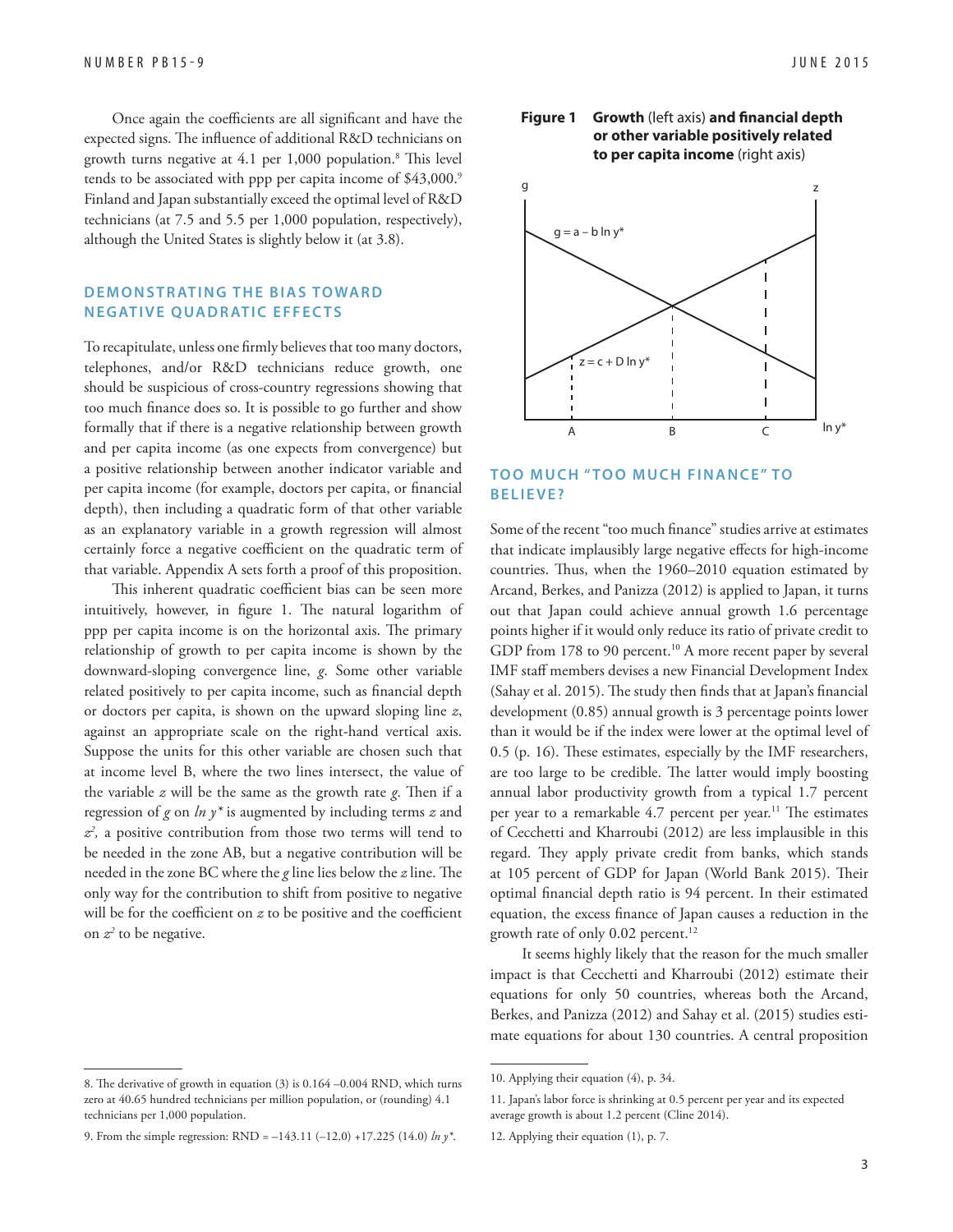of this *Policy Brief* is that the supposed negative quadratic term on finance is picking up the influence of lower growth at higher per capita income. In other words, the specification of the per capita income term itself is inadequate to capture convergence fully and leaves some false attribution of convergence to financial depth.13 It is far more likely that the single per capita income variable (log of income per capita) will be overburdened and less capable of complete explanation of convergence when a large number of much smaller and poorer economies are included in the set of countries examined.<sup>14</sup>

#### **CONCLUSION**

The recent studies' finding that "too much finance" reduces growth should be viewed with considerable caution. The reason is that there is an inherent bias toward a negative quadratic term in a regression that incorporates financial depth, or any other variable that tends to rise with per capita income, along with the usual convergence variable (logarithm of per capita income) in explaining growth. That the results may well be unreliable is demonstrated here by finding a statistically significant negative quadratic term in equations that "explain" growth by spurious influences: doctors per capita, R&D technicians per capita, and fixed telephone lines per capita. In some situations, finance can become excessive; the crises of Iceland and Ireland come to mind. But it is highly premature to adopt as a new stylized fact the recent studies' supposed thresholds beyond which more finance reduces growth.

#### **REFERENCES**

Aizenman, Joshua, Yothin Jinjarak, and Donghyun Park. 2015 (forthcoming). Financial Development and Output Growth in Developing Asia and Latin America: A Comparative Sectoral Analysis. In *From Stress to Growth: Strengthening Asia's Financial Systems in a Post-Crisis World*, eds. Marcus Noland and Donghyun Park. Washington and Manila: Peterson Institute for International Economics and Asian Development Bank.

Arcand, Jean-Louis, Enrico Berkes, and Ugo Panizza. 2012. *Too Much Finance?* IMF Working Paper 12/161. Washington: International Monetary Fund (June).

Cecchetti, Stephen G., and Enisse Kharroubi. 2012. *Reassessing the Impact of Finance on Growth*. BIS Working Paper 381. Basel: Bank for International Settlements (July).

Cline, William R. 2014. *Sustainability of Public Debt in the United States and Japan.* Working Paper 14-9. Washington: Peterson Institute for International Economics (October).

Feenstra, Robert C., Robert Inklaar, and Marcel P. Timmer. 2015. Penn [World Table 8.1. Available at www.rug.nl/research/ggdc/data/pwt/](www.rug.nl/research/ggdc/data/pwt/pwt-8.1) pwt-8.1.

IMF (International Monetary Fund). 2015. *World Economic Outlook Database April 2015.* Washington.

King, Robert G., and Ross Levine. 1993. Finance and Growth: Schumpeter Might Be Right. *Quarterly Journal of Economics* 108, no. 3 (August): 717–37.

Sahay, Ratna, Martin Čihák, Papa N'Diaye, Adolfo Barajas, Ran Bi, Diana Ayala, Yuan Gao, Annette Kyobe, Lam Nguyen, Christian Saborowski, Katsiaryna Svirydzenka, and Seyed Reza Yousefi. 2015. *Rethinking Financial Deepening: Stability and Growth in Emerging Markets.* IMF Staff Discussion Note 15/08. Washington: International Monetary Fund (May).

World Bank. 2015. World DataBank: World Development Indicators. [Washington. Available at http://databank.worldbank.org/data/views/](http://databank.worldbank.org/data/views/variableSelection/selectvariables.aspx?source=world-development-indicators) variableSelection/selectvariables.aspx?source= world-developmentindicators.

This publication has been subjected to a prepublication peer review intended to ensure analytical quality. The views expressed are those of the author. This publication is part of the overall program of the Peterson Institute for International Economics, as endorsed by its Board of Directors, but it does not necessarily reflect the views of individual members of the Board or of the Institute's staff or management.

The Peterson Institute for International Economics is a private nonpartisan, nonprofit institution for rigorous, intellectually open, and indepth study and discussion of international economic policy. Its purpose is to identify and analyze important issues to make globalization beneficial *and sustainable for the people of the United States and the world, and then to develop and communicate practical new approaches for dealing with them. Its work is funded by a highly diverse group of philanthropic foundations, private corporations, and interested individuals, as well as income on its capital fund. About 35 percent of the Institute's resources in its latest fi scal year were provided by contributors from outside the United States. A list of all fi nancial supporters for the preceding four years is posted at http://piie.com/supporters.cfm.* 

<sup>13.</sup> This possibility is amplified in the tests of Aizenman, Jinjarak, and Park (2015), who do not include the standard convergence variable (logarithm of per capita income) in their tests.

<sup>14.</sup> The poorest country in the Cecchetti-Kharroubi dataset is India, with ppp income per capita at \$5,456 in 2013 (IMF 2015). Surprisingly, neither Arcand, Berkes, and Panizza (2012) nor Sahay et al. (2015) identify the countries they include in their tests, but with 130 countries many must be far poorer than India.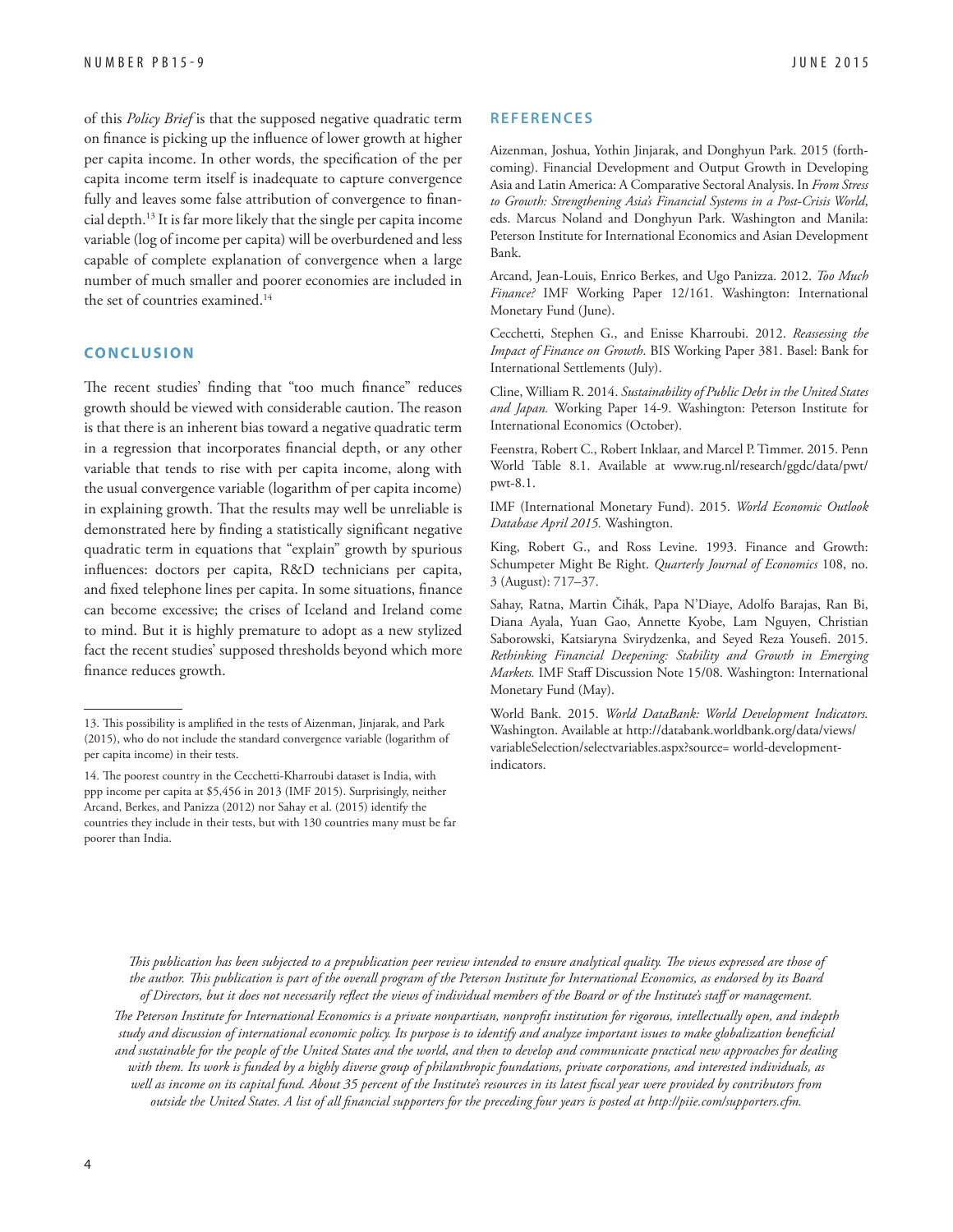#### **APPENDIX A SPURIOUS NEGATIVE QUADRATIC INFLUENCE IN ESTIMATION BASED ON RELATED SUPPOSE THE BASIC RELATIONS** variable, "*x*", is negative and linear, such that: Suppose that in a statistical test the variable *y* is regressed not only on *x* but also on a quadratic form of

Suppose the basic relationship of the dependent variable of interest, *y*, to the exogenous variable, *x*, is negative and linear, such that: ܣͳሻݕ ൌ െ ݔߚ variable, "*x*", is negative and linear, such that: Suppose the basic relationship of the dependent variable of interest, y, to the exogeno exogenous variable, such that:

$$
A1)y = \alpha - \beta x
$$

Suppose that a parallel variable of interest, "z", instead has a positive linear relationship to the Suppose that a parallel variable of interest, z, instead has a positive linear relationship to the exogenous variable, such that:<br> Maria manazarta<br>Wanazarta bose that a parallel variable of inter

$$
A2\, = \gamma + \delta x
$$

the parallel variable *z*, in an estimating equation as follows:

ܣʹሻݖ ൌ ݔ Suppose that in a statistical test the variable *y* is regressed not only on *x* but also on a quadratic form of in an estimating equation as follows: ܣ͵ሻݕොൌ ݔ ݖ ݖ<sup>ଶ</sup> Suppose that in a statistical test the variable *y* is regressed not only on *x* but also on a quadratic form of the parallel variable *z*,  $\mathbf{r}$  is the commonly  $\mathbf{r}$  -planet in the set of  $\mathbf{r}$ .

$$
(A3)\,\hat{y} = \lambda + \eta x + \pi z + \theta z^2
$$

Substituting from equation (A2), we can write:  $\mathcal{S}$  $\frac{1}{\sqrt{2}}$ 

$$
A4) \hat{y} = \lambda + \eta x + \pi[\gamma + \delta x] + \theta[\gamma + \delta x]^2
$$

estimated to have a value of  $\eta = -0.5\beta$ . Suppose that in some sense the statistical estimation captures only half of the direct influence of x, such that the parameter  $\eta$  is

 $\frac{d}{dt}$  or equation  $\frac{d}{dt}$  on the estimate of equation  $(A4)$ —the contribution of the quadratic form of parallel variable z. In order for the marginal influence of x to have its that the value of  $\beta$  on Now suppose that the statistical regression mimics the remaining half of the influence of  $x$  by incorporating the final two terms to equal the missing amount. On this basis, it will have to be the case that: full true value of  $-\beta$  on the estimated dependent variable, the contribution of the marginal influence of the parallel variable will have

$$
A5\frac{d\{\pi[\gamma+\delta x]\}}{dx} + \frac{d\{\theta[\gamma+\delta x]^2\}}{dx} = -0.5\beta
$$

Differentiating,  $\text{Differentiating},$  $\Gamma$ the missing amount. On this basis, it will have to be the case that:

Suppose that in some sense the statistical estimation captures only half of the direct influence of *x*, such

$$
A6)\pi\delta + 2\theta[\gamma + \delta x][\delta] = -0.5\beta
$$
  
Rearranging,

dependent variable, the contribution of the material influence of the parallel variable will have to equal to equal the parallel variable with  $\alpha$ **Rearran**  $\mathbf{e}^{\mathbf{u}}$  $\mathbf{g}$ Rearranging,

$$
A7)\theta = \frac{-0.5\beta - \pi\delta}{2[\gamma + \delta x]\delta}
$$

 $\overline{X}$  $\mathbf{n}$  $\ddot{x}$ We know that the parameters  $\beta$  and  $\delta$  are positive. Suppose that the exogenous variable *x* is such that it is also always positive (for example, the logarithm of per capita income). Suppose further that the parallel variable z is such that it is always positive even as consequence, the parameter  $\theta$  on the quadratic term of the parallel variable, or  $z^2$ , is strictly negative. the exogenous variable x approaches zero, such that  $\gamma$  is positive. Then the right-hand side of equation (A7) is strictly negative. As a

in an equation including not only that exogenous variable but also a quadratic formulation of a parallel variable that itself is a positive In this system, then, when a regression of a variable bearing a negative linear relationship to an exogenous variable is conducted linear function of the exogenous variable, the result will be to estimate a positive linear coefficient and a negative quadratic coefficient on that parallel variable.<sup>15</sup>

The fundamental problem is that although the estimating equation  $(A3)$  is treated statistically as if the variable  $z$  were independent of variable  $x$ , equation (A2) requires that they are not independent. Correspondingly, any inference of a causal influence of  $z$ on y specified as strictly marginal (i.e., interpreted as the change in y resulting from a change in *z when there is no change in x*) will  $\sigma$  result will be the result will be to estimate and a negative quadratic coefficient and a negative  $\sigma$ be spurious.

 $\frac{1}{2}$  is the estimating equation  $\frac{1}{2}$  is that although the estimating as treated statistically as the estimating as treated statistically as the estimating as the estimating as the estimating  $\frac{1}{2}$ 15. Note further that because one element in the right-hand side of equation (A7), *x*, is a variable rather than a parameter, by implication it would require varying valuation of  $\theta$  to make the equation hold generally, although  $\theta$  would always be negative. A reasonable assumption would be that the value of  $\theta$  obtained in the statistical estimation would be that resulting from application of *x* at its average or median.